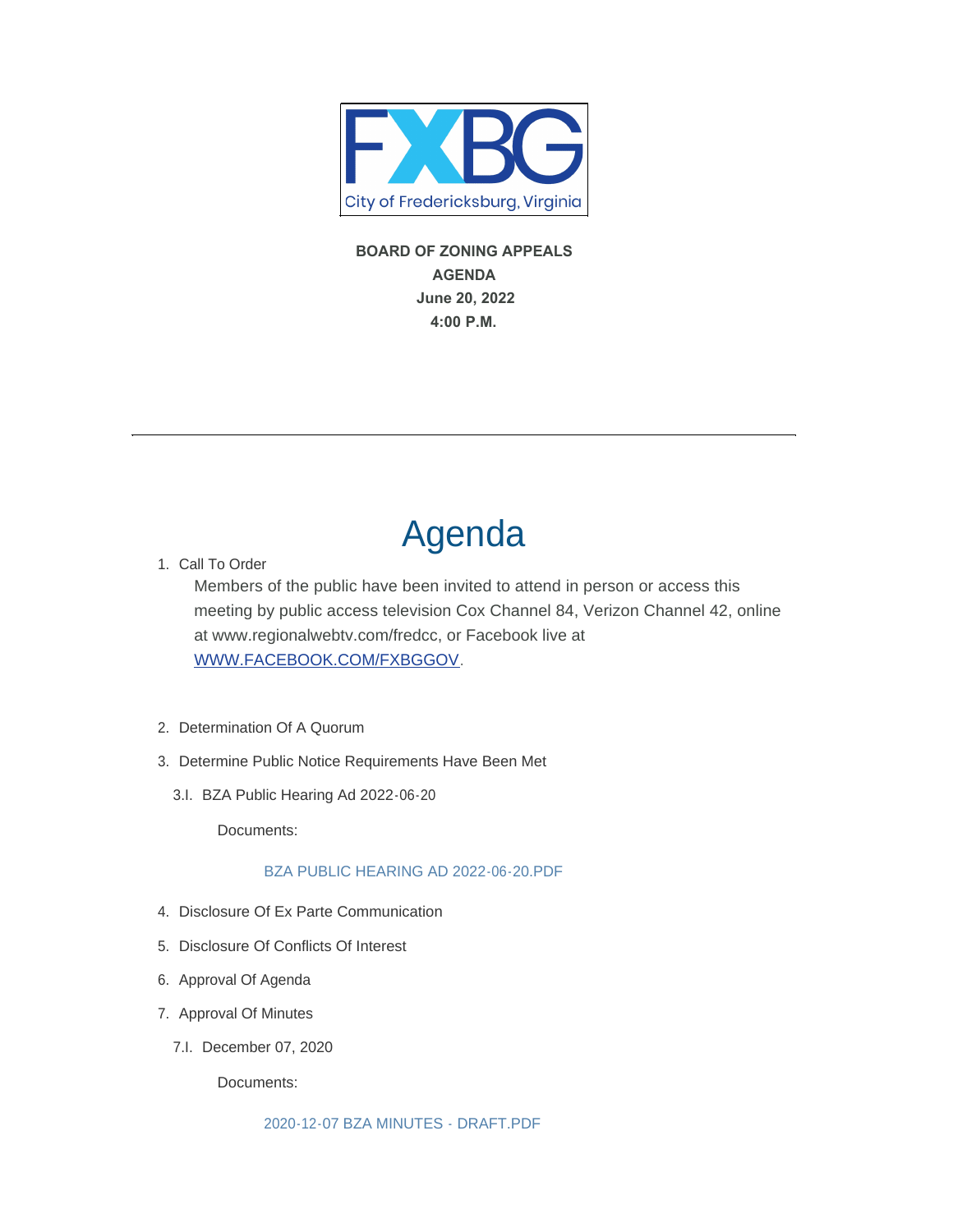## 7.II. November 30, 2020

Documents:

### [2020-11-30 BZA MINUTES - DRAFT.PDF](https://www.fredericksburgva.gov/AgendaCenter/ViewFile/Item/15439?fileID=12496)

7.III. September 20, 2021

Documents:

## [2021-9-20 BZA MINUTES - DRAFT.PDF](https://www.fredericksburgva.gov/AgendaCenter/ViewFile/Item/15440?fileID=12497)

# 8. Public Hearing Items

Citizens who wish to comment on the public hearing without attending the meeting will be able to send their comments in writing by (1) dropping them in the lobby drop box at 601 Caroline Street, (2) U.S. Mail at PO Box 7447, Fredericksburg, VA 22404, or (3) email to planning@fredericksburgva.gov. Comments must be received by 1:00 p.m. the day of the meeting. These comments will be read out loud during the public comment portion of the Board of Zoning Appeals meeting. The standard rules apply to public comments: the person must identify himself or herself by name and address, including zip code; limit his or her remarks to 5 minutes or less (read aloud); and address the topic of the public hearing. Public comments submitted during the meeting, through the Facebook Live streaming video, will not be considered part of the official public comments of the meeting.

8.I. AP2022-01

Documents:

### [APPEAL MATERIAL - 2022-06-20.PDF](https://www.fredericksburgva.gov/AgendaCenter/ViewFile/Item/15448?fileID=12500)

# 9. General Public Comments

A general public comment period is provided at each regular meeting for comments by citizens regarding any matter related to Board of Zoning Appeals business that is not listed on the agenda for public hearing. The Chair will request that speakers state their name, address and zip code; observe the three-minute limit, and yield the floor when the Clerk indicates their time has expired. No dialogue between speakers will be permitted.

Citizens who wish to make general public comments without attending the meeting will be able to send their comments in writing by (1) dropping them in the lobby drop box at 601 Caroline Street , (2) U.S. Mail at PO Box 7447, Fredericksburg, VA 22404, ir (3) email to planning@fredericksburgva.gov. Comments must be received by 1:00 p.m. the day of the meeting. The plan is to read these comments out loud during the public comment portion of the Board of Zoning Appeals meeting. The standard rules apply to public comments: the person must identify himself or herself by name and address, including zip code; limit his or her remarks to 3 minutes or less (read aloud); and address a topic of City business. Public comments submitted during the meeting, through the Facebook Live